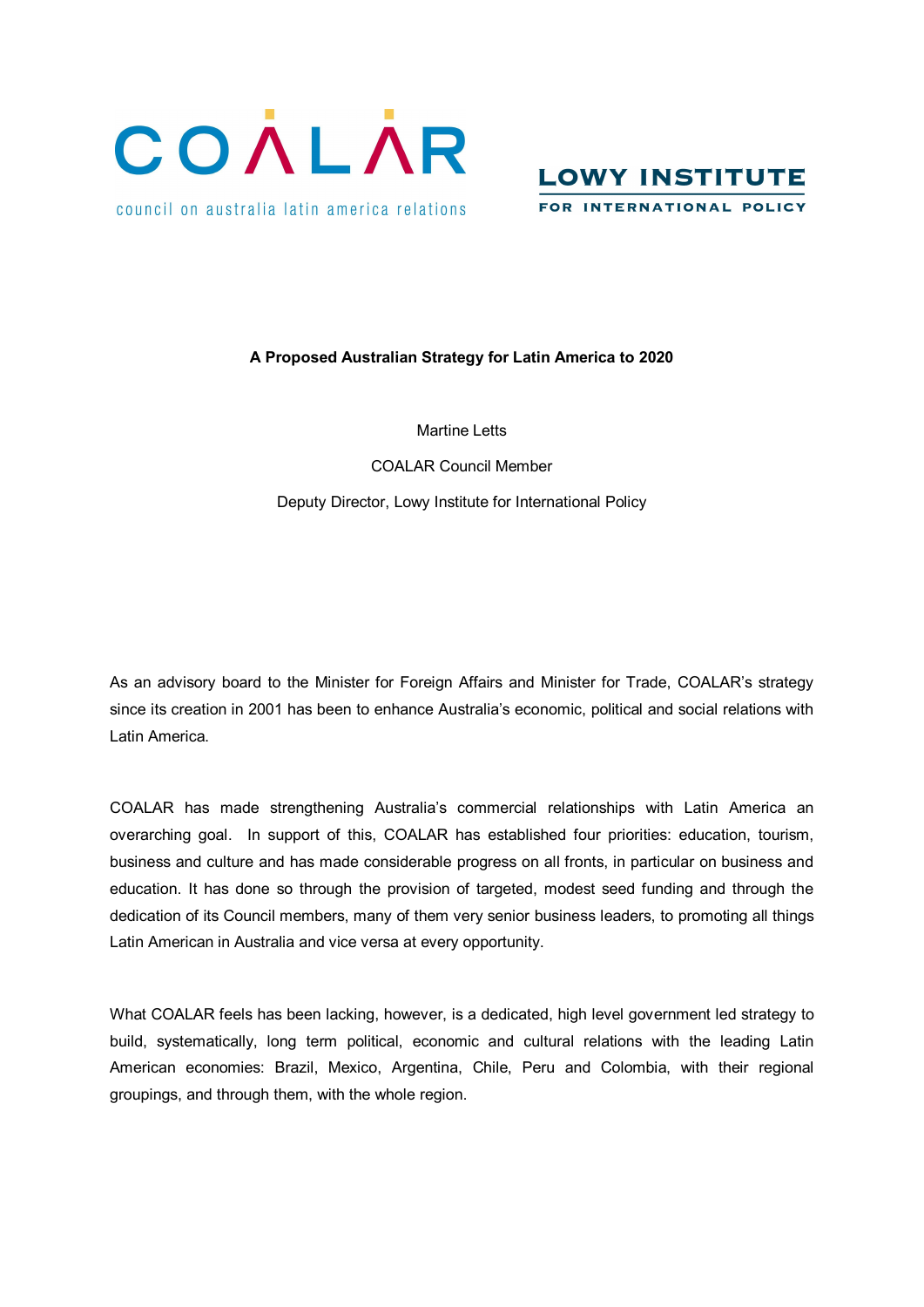In that context I note that Foreign Minister Smith recently acknowledged in Lima that the Australian government had some catching up to do to keep pace with increased Australian people-to-people, industry, educational and commercial exchanges with Latin America. And COALAR warmly welcomes the Prime Minister's recent announcement in Lima that Australia will establish a fully fledged embassy in Peru, as a first, important, step.

COALAR Chairman, Bernard Wheelahan, has written to the Prime Minister, the Foreign Minister and the Minister of Trade on 7 November this year proposing the government adopt a high level strategy for Latin America, **now**, backed up by a number of key action items. In doing so COALAR has argued it is important that Australia engage with these countries of the Latin American region within their own right, rather than only in the context of APEC meetings. Furthermore, the recently concluded APEC meeting in Lima will be the last in Latin America for the next 15 years.

We understand that this proposal is currently being considered by Ministers and we hope its recommendations will be compelling to them.

In tough economic times, allocating more resources to this region may seem counterintuitive, but the arguments in favour are strong and these are the arguments we have put to Ministers:

- There are good national interest reasons for a national strategy to support and accelerate greater engagement in Latin America. New Zealand does, and is doing very nicely out of Latin America. All other major global economies do: Chinese influence in the early 21st century is nowhere more evident than in the consolidation of its economic and political partnerships in Latin America, forming China into a significant counterweight to US influence in the region.
- · The Australian Government seeks leadership in a number of global issues, including financial regulation, membership of the UN Security Council (where Latin America holds 21 votes), climate change, nuclear disarmament, an Asia/Pacific partnership, and hosting of the World Cup in 2018 –in addition to our traditional strong positions on the WTO, APEC, the G20 and the Cairns Group. The G20 alone has assumed much higher status and impact in international fora and has three Latin members currently chaired by Brazil.
- · The leading Latin American economies have made good progress this century. Most have open, liberal, democratic economies, which encourage trade and direct foreign investment. Brazil, Chile, Peru and Mexico have all achieved investment grade, reflecting respect for assets and the rule of law. Leading Australian companies have recognised the potential of Latin America and have invested heavily, seizing the opportunity to diversify their market exposure beyond the Anglophone world and Asia. Led by BHP Billiton, Rio Tinto and Orica,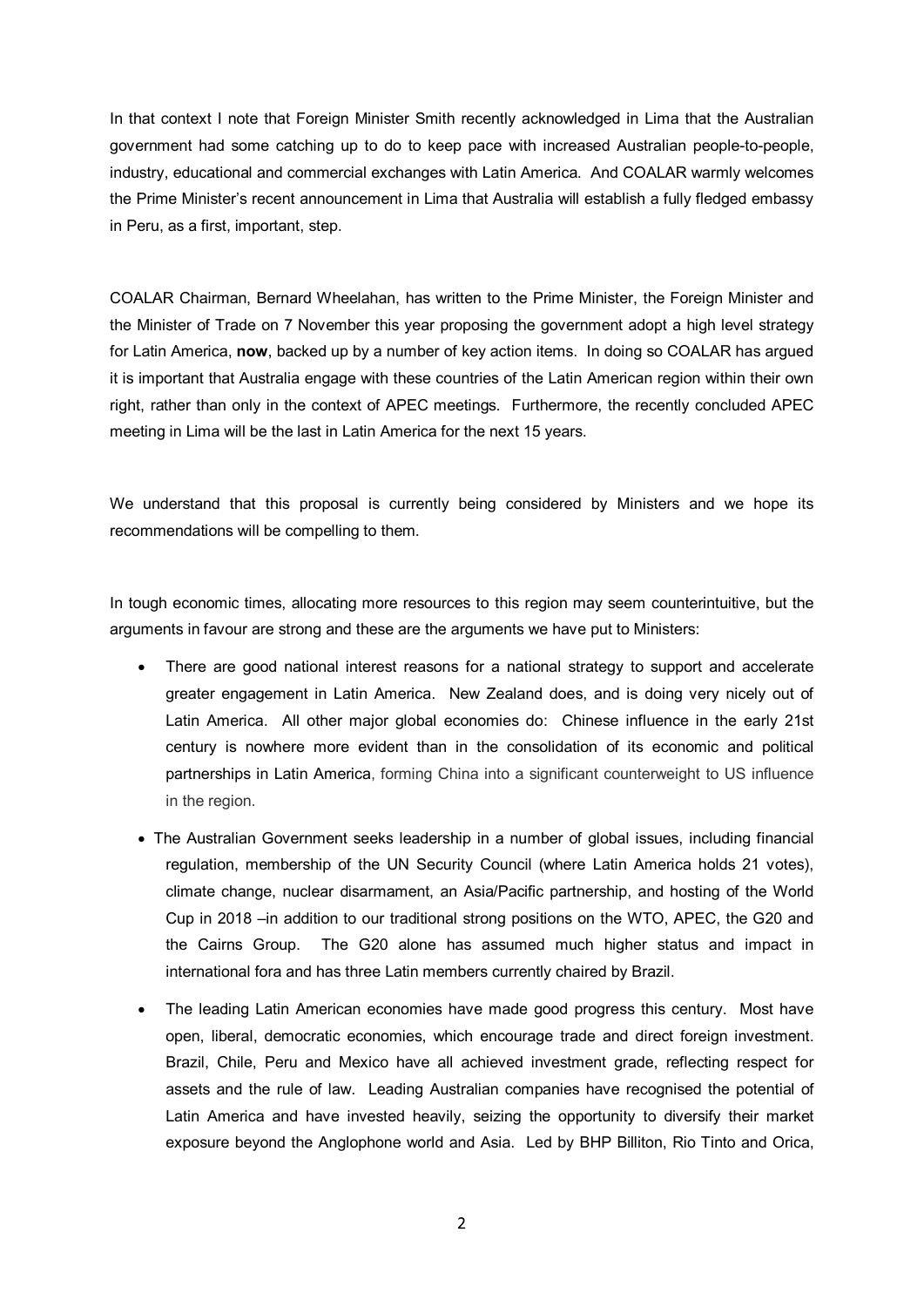scores of service companies and education providers have established offices and business links there.

- A government-led strategy can build on successful Australian business engagement with the region, and provide Australia with an outstanding opportunity to diversify and strengthen relations with an increasingly successful and influential region.
- · We should begin by increasing the number of diplomatic missions and trade posts, to match the size of the Latin American diplomatic commitment in Australia.

Examples of the proposed Key Action Items are summarised below, this is not a comprehensive list:

- 1. Higher National Priority: Latin America to be raised formally in priority in Australia's foreign relations through an increase in embassies and trade posts; increasing the status of Latin America within DFAT
- 2. Team Australia Whole of Government approach: (Federal and State) to be underpinned by regular ministerial visits to the region from Foreign, Trade, Resources, Agriculture, Tourism, Science and Technology portfolios, accompanied by industry leaders for the relevant sector
- 3. Maximising Business: Pursuit of FTAs where appropriate, conversion of air services agreements; Double Taxation agreements; Investment protection agreements where missing; targeted deepening of political and economic relationships with the larger economies.
- 4. People to People: More Australian Education International offices in the region; Australian Tourism offices in the region (currently a minor add on, working out of Los Angeles serviced by English-speaking representatives), to increase students and visitors to Australia-; a serious scholarship scheme; targeted development assistance programs, regular reciprocal cultural exchange programs.

Resourcing of these key items should commence in the next budgetary cycle. Many other initiatives will be both feasible and desirable by 2020.

Now I know I am preaching to the converted here. But we have to acknowledge that there will be plenty of people, including no doubt in government, who will argue that real additional resources devoted to Latin America simply cannot be considered a priority, especially in the context of the global financial crisis and the impact this will have on government expenditure.